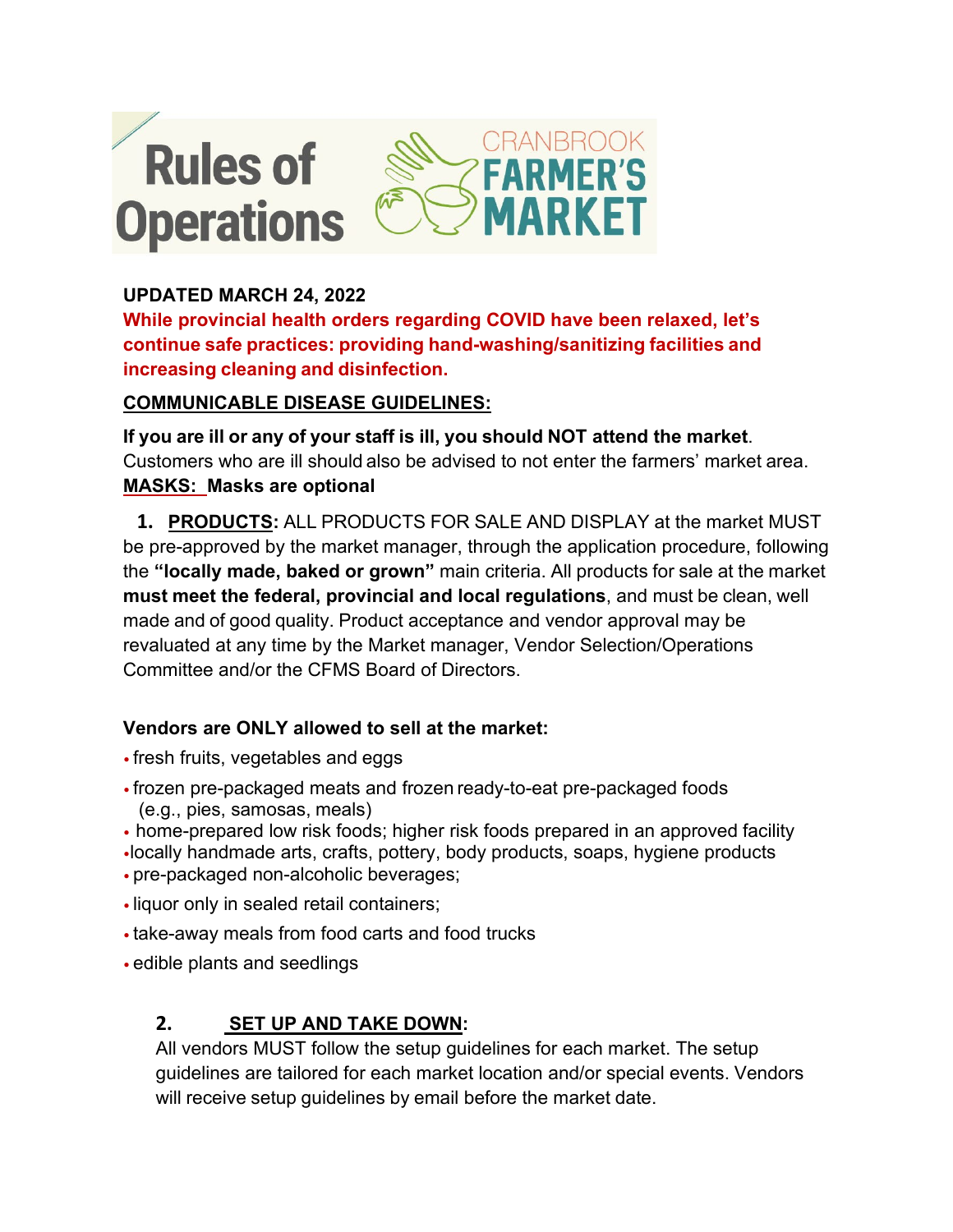# **Set Up TIMES:**

Vendors should arrive at minimum 30 minutes before market start Vehicles should be removed by 15 minutes before market start

**TRAFFIC FLOW:** Vendors must park vehicle as close to the assigned stall as possible always ensuring that there is a through lane for other vendors to get by. Vendors will Unload/Load as quickly as possible, and park vehicle outside of the market area. Vendors will be respectful, patient and careful with fellow vendors when moving your materials and vehicle.

**TAKE DOWN:** Vendors must stay in their booth until the close of the market.

**Vendors must not park or move a vehicle into to the market area before the market is closed**.

**Vendors must wait 10 minutes after close before bringing in a vehicle to load.** This ensures that shoppers have cleared the area and that Vendors have had time to take down BEFORE bringing in a vehicle.

Vendors should vacate their space within 45 minutes of market closing.  **IMPORTANT:**

→ You should FIRST take down your booth, pack your belongings and then bring your vehicle to the market area. Remember to allow patrons (especially elders and kids) to exit in safety.

## **ROADWAY TRAFFIC**

\*All Vendors Must adhere to One Way Traffic on the roadway \*BARRIERS will remain in place with signage (No Street Traffic) at BOTH ends of the Market Area until One Hour after Market Close.

\*Paid staff and designated volunteers are responsible for enforcement of traffic guidelines. Safety vests are mandatory for barrier positions.

\*\*\* At No Time are vendors to be directing, assisting or enforcing traffic on the Market Site.

**3. YOUR SPACE:** The CFM will provide you with a designated space in the market. **Do not place any items outside of your designated space**. This will be strictly enforced. **COVID EXCEPTION:** An empty table may extend beyond your space to provide a Covid barrier. It must not extend so far as to impede traffic.

You must bring everything you need to set up your stall (table, chairs, signage, floats, etc). Extra stall space and/or access to power may be available at additional cost.

#### **Communicable Disease Guidelines:**

• Vendors must implement enhanced frequency of cleaning and disinfection of high touch surfaces within the market. Please bring hand sanitizer and disinfecting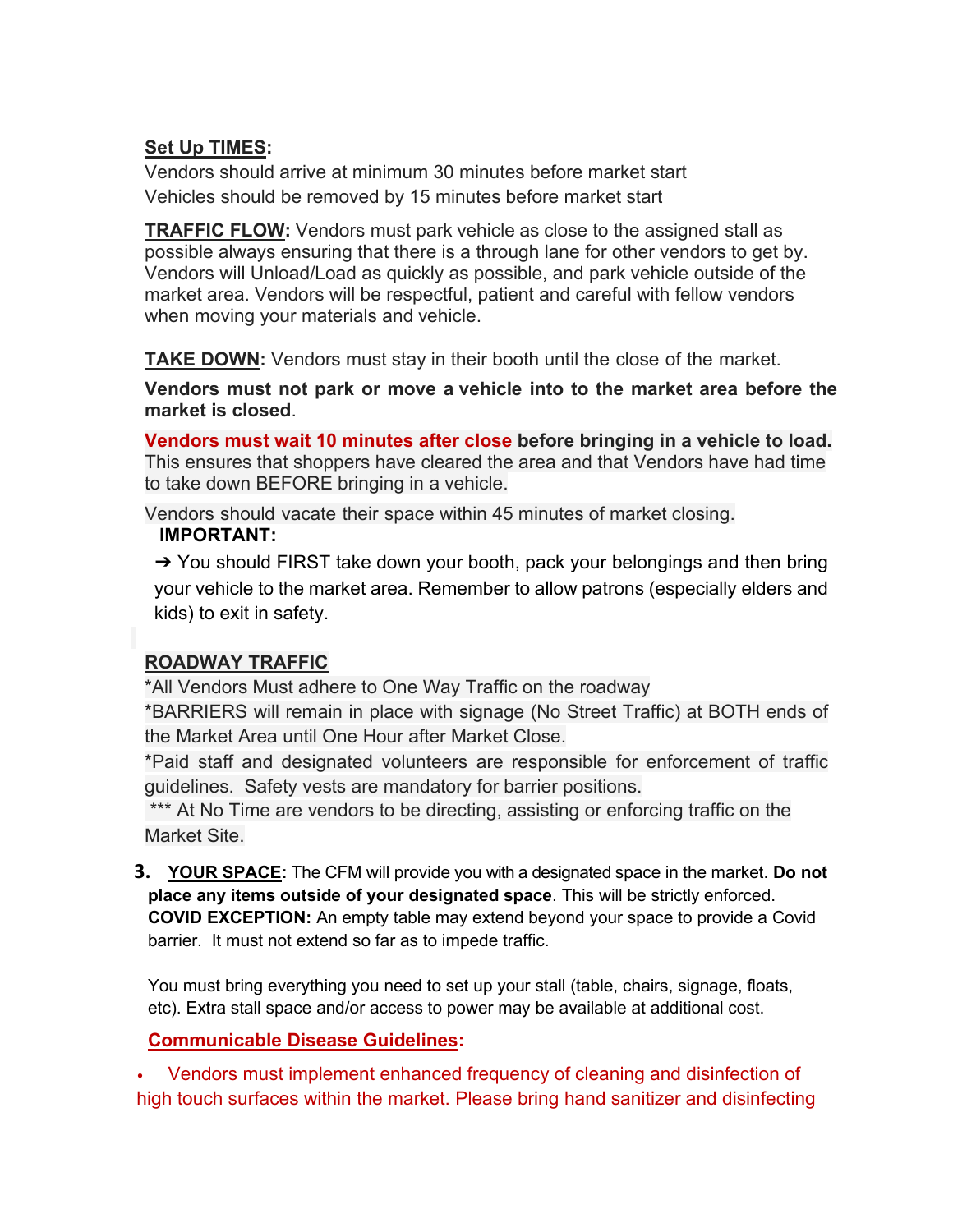spray for wiping tables and POS system between customers.

• We encourage vendors display one of each item so that patrons can point and make selections. A designated pickup table where the order is placed for the customer to pack into their bags is helpful. It can be wiped down between orders.

**4. TENTS:** When the market is set up outdoors, we recommend a use of a tent for shelter from sun/showers. In this case, you MUST have weights/tie down system. We recommend 20 lbs per corner. **No tie down = no tent! T**here is an underground sprinkler system on the Rotary Park grounds. When this is our location NO tent pegs/stakes are permitted.

**5. GARBAGE:** Each space must be kept clean and tidy always. **Each vendor is responsible for their garbage** and must provide their own garbage receptacle. No garbage should be left behind at the market area. Encourage recycling and avoid single use plastics where ever possible.

**6. PARKING:** When you are done unloading, you MUST move your vehicle to OUTSIDE of the Market Boundary. Parking across the sidewalk is not permitted by the City. Please, leave the closest parking spots for market patrons. EXCEPTION: Some produce vendors may be permitted to have access to their truck.

**7. SALES:** The sale of goods is NOT permitted prior to market opening, except to other vendors. This is a safety procedure as we don't want to encourage patrons to walk around the market (especially children) when we have vendors still setting up their booth. Wait for the bell!

#### **Communicable Disease Guidelines for Sales:**

Where feasible, create cashless payment systems through on-line orders and point of sale devices in vendor booths. If you are going to be accepting cash please have a designated person handling only cash and not food. If you can only have one person in your booth please use gloves when handling cash and remove before touching product.

**8. SMOKING/ALCOHOL:** Vendors, staff and volunteers MUST refrain from drinking alcohol. Smoking is not permitted within 25 feet of the market area (including doorways).

**9. FOOD VENDORS:** Vendors of food products **MUST** comply with all applicable Interior Health Regulations. If you are displaying and packaging unwrapped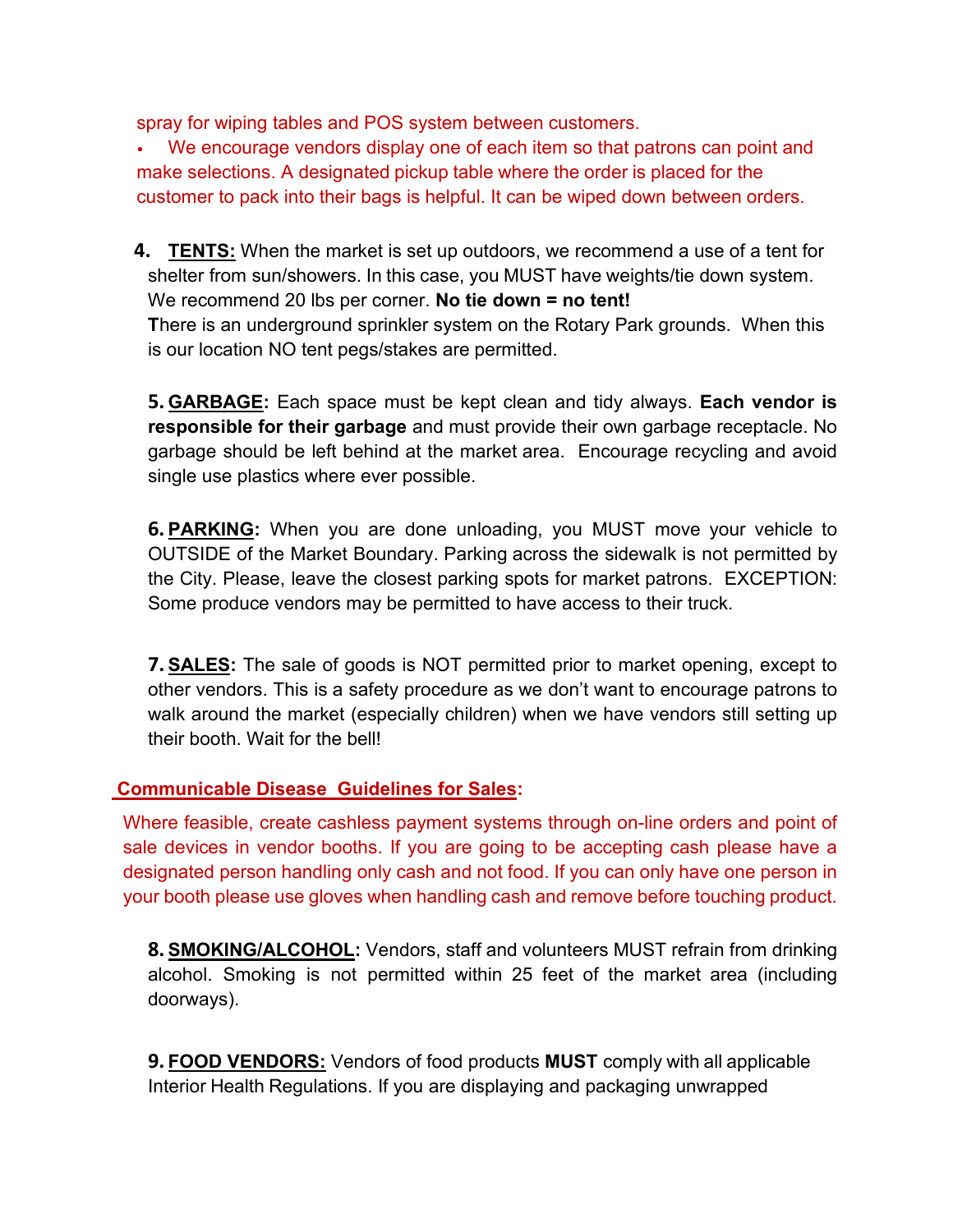prepared foods you **must have a hand washing station**, as required by the Health Authority.

#### **Communicable Disease Guidelines for Food Vendors:**

- if you are ill, or someone in your household is ill, **do not prepare or package foods**, including low risk foods;
- Vendors are encouraged to pre-package prepared foods to minimize direct contact by customers;
- Prepared foods (i.e. bakery items for e.g., breads, muffins) that are not pre packaged at the time of sale should be protected by a barrier (i.e. sneeze guard) or stored away from customer access; vendors will package the product at time of sale;
- **10. BURNER OR OPEN FLAME: Burners or open flame are NOT allowed at indoor markets**. If the market is set up outdoors, any vendor who operates a burner or open flame MUST have **Fire Extinguisher on site** with a minimum rating of 2A 10BC. This is a vital safety issue and no warnings will be given, the stall will be shut down until the extinguisher is present and no refund will be given
- **11. LIQUOR LICENCE:** Liquor vendors must send by email to the market manager their BC Liquor License 7 days prior to the first market with the correct market address and hours of operation. The vendor must display its BC Liquor License at their booth during the market.
- **12. PETS:** Vendors are **strongly discouraged** from bringing pets to the market. Any pets on site must be under control of the owners at all times and must not compromise either the safety or comfort of patrons at the market, nor the ability of vendors to market their wares (e.g. food safety, etc.)

**13. NOISE/BEHAVIOUR:** Excessive noise (ie. Singing, screaming, generators, music from stereos) is NOT permitted. Aggressive hawking of products is also not permitted. Foul language and hostile behavior will not be tolerated in the market. Vendors provoking public altercations or disruptions may be subject to permanent suspension from the market.

**14. COMPLAINTS:** Complaints about other vendors, their products, pricing issues or the overall operation of the market are to be given in writing to the market manager and/or by email to the Board of Directors: [board@cranbrookfarmersmarket.com](mailto:board@cranbrookfarmersmarket.com)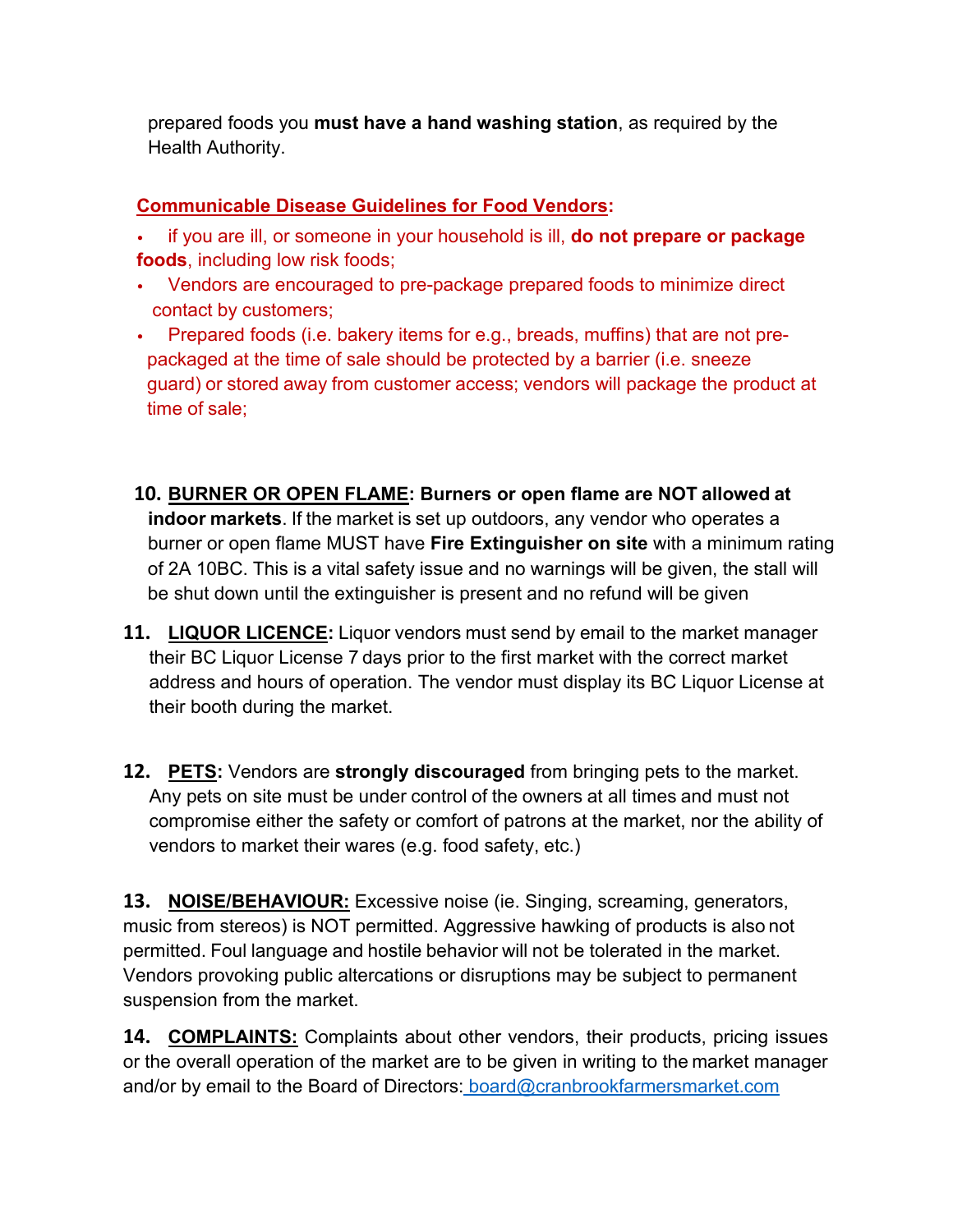Public airing of concerns at the market is not permitted. Vendors experiencing any difficulty with the public, health officials or market volunteers must refer the matter promptly to the market manager.

- **15. INJURY ACCIDENTS ON MARKET SITE:** Any and all injury accidents must be promptly reported to the Market Manager. There is a First Aid Kit at the Green Market Tent.
- **16. CONFIRMATION OF ATTENDANCE:** Being accepted to become a vendor in the market does NOT imply confirmation of attendance in all requested market dates. As we have a limited number of vendor spaces for each market, a vendor might be in the waiting list on some dates. The market manager will determine the vendors who will attend each market, as well their stall location based on our **Vendor Selection and Stall Allocation Priority** criteria.

You will receive by email the "Confirmed Vendor List" before the market day. Please, make sure to check the list to avoid cancellation penalties and contact the market manager in case of any disparities, questions or concerns. Waiting List: If there is a cancellation or a change enabling your business participation, the market manager will contact you by email or phone.

**17. PENALTIES FOR NON-COMPLIANCE OF MARKET RULES:** The market manager or designate has on-site authority to enforce all Rules of Operation and apply penalties when necessary. Cranbrook Farmers Market has Policy in place for Conflict Resolution and Appeals. If you are involved in an incident you must complete Report Forms as directed by the Market Manager.

NOTE: If actions put public safety at risk (refusing to wear a mask or follow COVID guidelines), are racist and/or prejudiced, threatening or violent then the board has the authority to skip steps 1-2 and refuse the vendor from returning if needed

Failure to follow the Cranbrook Farmers Market Rules of Operations can lead to:

- Level 1. Verbal warning with a written email follow-up.
- Level 2. Suspension from 1 market (pre-paid vendors will forfeit the fees paid, others will have a \$30 penalty added to their next invoice,

Level 3: Applications for future markets will be refused

- **18. CANCELLATION:** You can request the cancellation of your business participation in any a market date by email following the rules:
	- a) More than 72h (3 days) prior to the market date: No cancellation fees or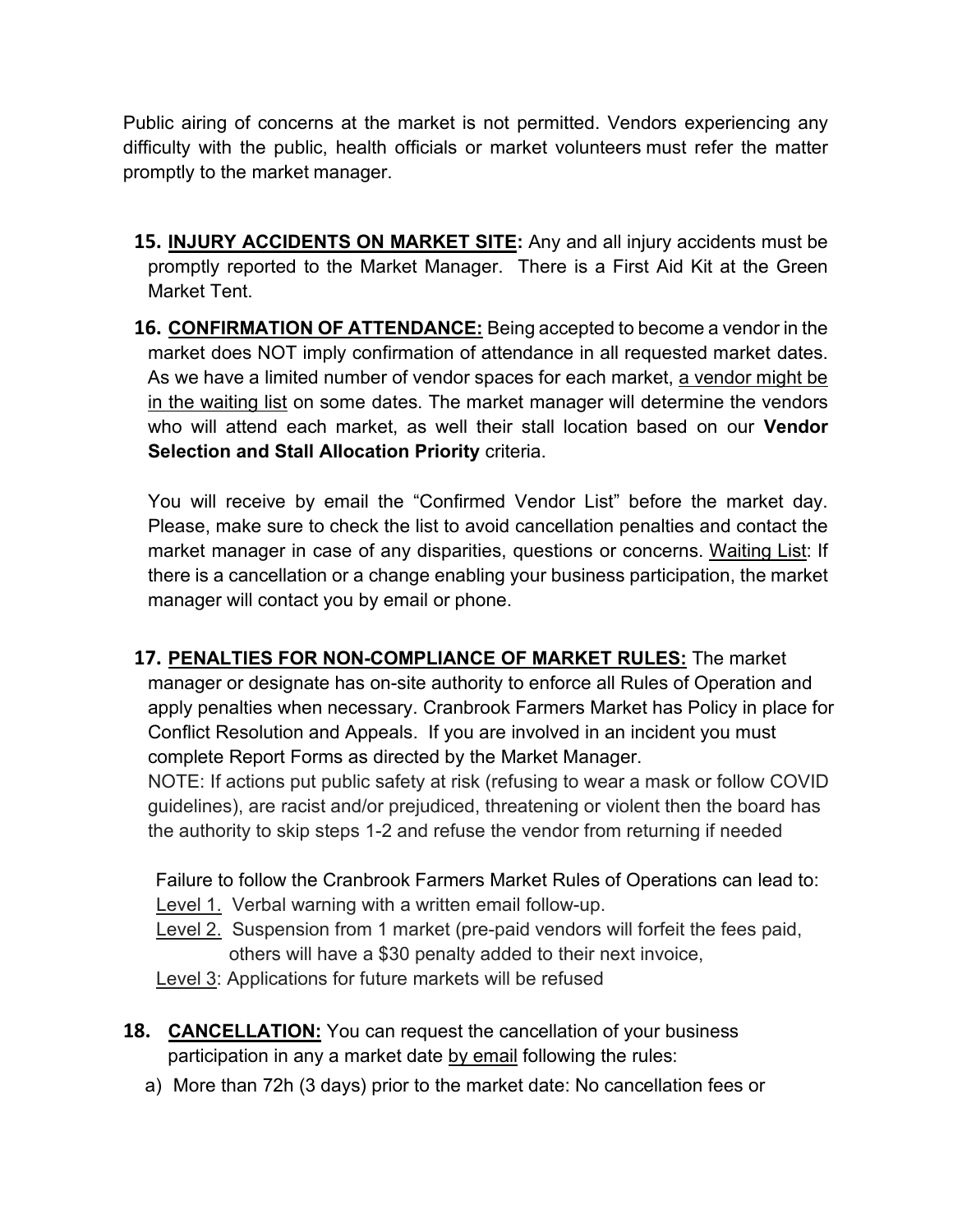penalties;

- b) Between 72h (3 days) and 48h (2 days) prior to the market date: **\$10 fee** to be charged on next market and reduced priority for stall allocation on future markets (including outdoor markets).
- c) Less than 48 hours (2 days) prior to the market: **\$20 fee** to be charged on next market and moved to a lower priority for stall allocation on future markets (including outdoor markets).
- d) **No Show: \$30 fee** to be charged on next market and moved to the lowest priority for stall allocation on future markets (including outdoor markets).

**Important: Repetitive cancellations can lead to a permanent market exclusion** Reimbursement: Your pre-paid fees can be used as a full credit for future markets (outdoor or indoor markets) or reimbursed with a \$10.00 administration fee per reimbursement request. The annual registration/membership fee (\$15) is not refundable.

**18. CRITERIA FOR STALL ALLOCATION/PRIORITY:** Placement within the market is determined by number of vendors attending, products offered (produce and meat products shaded if possible) and need for electricity.

|              | 1 <sup>st</sup> Priority:<br><b>Product</b> | 2nd Priority:<br><b>Membership</b> | 3rd Priority:<br><b>Location</b> | 4 <sup>th</sup> Priority:<br><b>Distribution</b><br><b>Channels</b>             |
|--------------|---------------------------------------------|------------------------------------|----------------------------------|---------------------------------------------------------------------------------|
| 1st Priority | Farmers and<br>Growers <sup>*</sup>         | Platinum<br>members                | Less than<br>100km<br>radius     | Does NOT have the<br>same products<br>available in others<br>location/channel   |
| 2nd Priority | Food/Liquor<br>Vendors                      | Premium<br>members                 | $100$ to<br>200km<br>radius      | The vendor has the<br>same products<br>available in others<br>location/channels |
| 3rd Priority | Artisans/Cosmetic<br>Vendors**              | <b>Basic members</b>               | $200$ to<br>300km<br>radius      |                                                                                 |

\* Farmers and Growers = Those vendors whose primary products are fresh vegetables, fruits, meat, dairy, eggs, nuts, and honey.

\*\* There may be a rotation among artisans/cosmetic vendors to maintain the market product's variety and to provide opportunity for as many vendors as possible. We also consider the following criteria:

1. Past COMPLIANCE with Cranbrook Farmer's Market Guidelines and Rules of Operation.